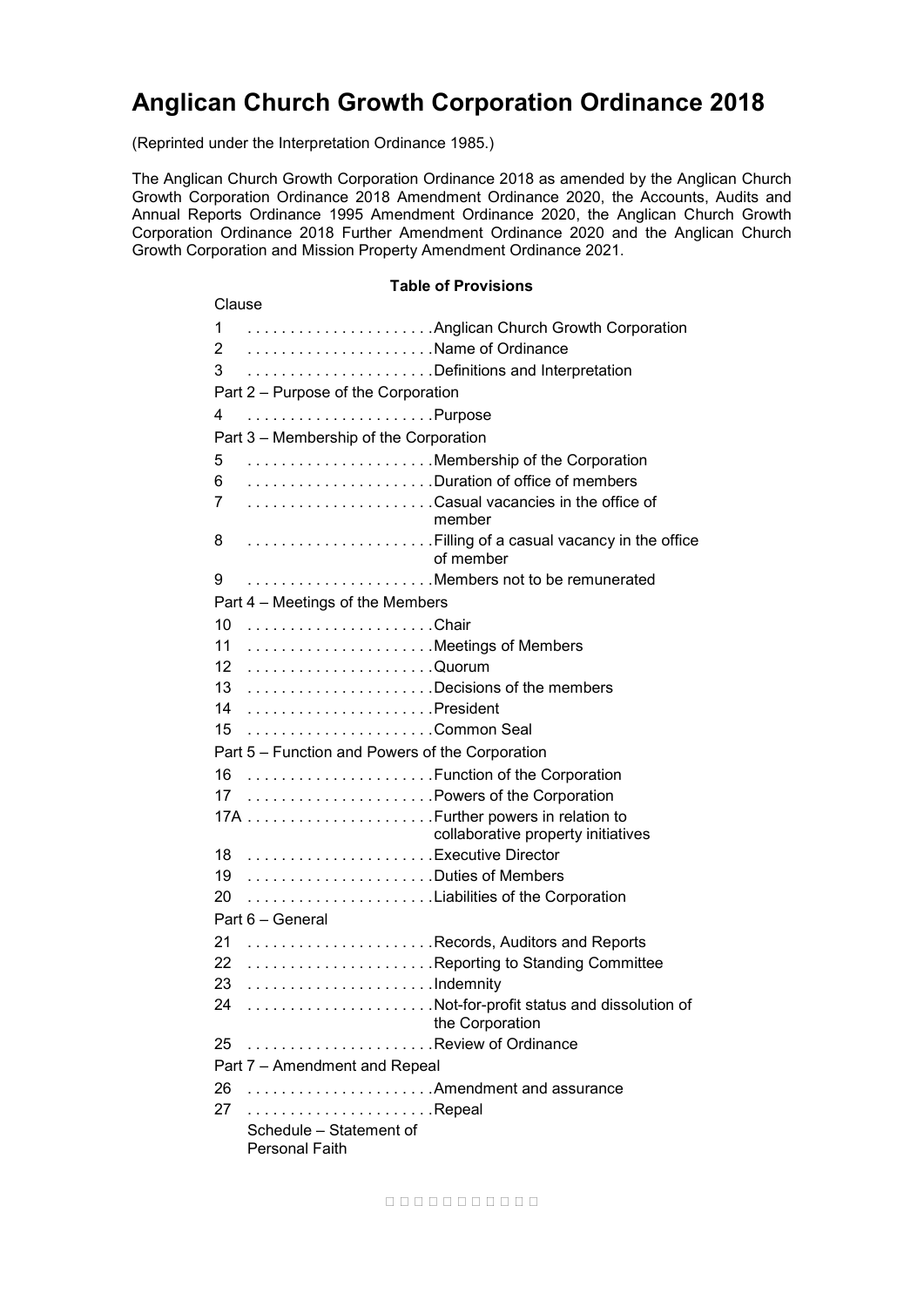# **Long Title**

An Ordinance to provide a constitution for the body known as the Anglican Church Growth Corporation.

# **Preamble**

A. The Council of the Sydney Diocesan Car Finance Board was declared a body corporate on 20 May 1955 by publication of the Order of the Governor following passage of *The Council of the Car Finance Board Incorporation Ordinance 1954* (the "Corporation") and was constituted pursuant to the *Car Finance Board Ordinance 1952-1954*.

B. The Corporation was renamed as the "Sydney Diocesan Car Finance and Insurance Board", and later reconstituted pursuant to the *Sydney Anglican Car and Insurance Fund Ordinance 1978* as the "Sydney Anglican Car and Insurance Fund"*.*

C. It is expedient to repeal the *Car Finance Board Ordinance 1952-1954* and the *Sydney Anglican Car and Insurance Fund Ordinance 1978*, to provide a new constitution for the Corporation and to rename the Corporation as the "Anglican Church Growth Corporation".

The Standing Committee of the Synod of the Diocese of Sydney ordains as follows.

#### **1. Anglican Church Growth Corporation**

The Corporation is continued but is renamed the "Anglican Church Growth Corporation".

#### **2. Name of Ordinance**

This Ordinance is the *Anglican Church Growth Corporation Ordinance 2018*.

#### **3. Definitions and Interpretation**

 $(1)$  In this Ordinance –

"Act" means the *Anglican Church of Australia (Bodies Corporate) Act 1938*.

"Archbishop" means the Archbishop of Sydney or, in his absence, his commissary, or, if the See of Sydney is vacant, the Administrator of the Diocese.

"Chair" means the chair appointed under clause 10.

"Diocese" means the Diocese of Sydney.

"Evangelism and New Churches" means the body constituted pursuant to the *Evangelism and New Churches Ordinance 2010*.

"member" means a member of the Corporation.

"Mission Property Committee" means the body constituted pursuant to the *Mission Property Ordinance 2002*.

"NCNC" means NCNC Funds Limited (ACN 606 270 357).

"parochial unit" means a parish or provisional parish recognised under the Parishes Ordinance 1979 and a recognised church or a provisional recognised church under the Recognised Churches Ordinance 2000.

"Property Trust" means the Anglican Church Property Trust Diocese of Sydney.

"Responsible Person" means an individual who –

- (a) performs a significant public function,
- (b) is a member of a professional body having a code of ethics or rules of conduct,
- (c) is officially charged with spiritual functions by a religious institution,
- (d) is a director of a company whose shares are listed on the Australian Securities Exchange.
- (e) has received formal recognition from government for services to the community,
- (f) is an individual before whom a statutory declaration may be made, or
- (g) is approved as a Responsible Person by the Commissioner of Taxation

"Standing Committee" means the Standing Committee of the Synod.

"Synod" means the Synod of the Diocese.

(2) In this Ordinance, a reference to the singular includes the plural, and vice versa.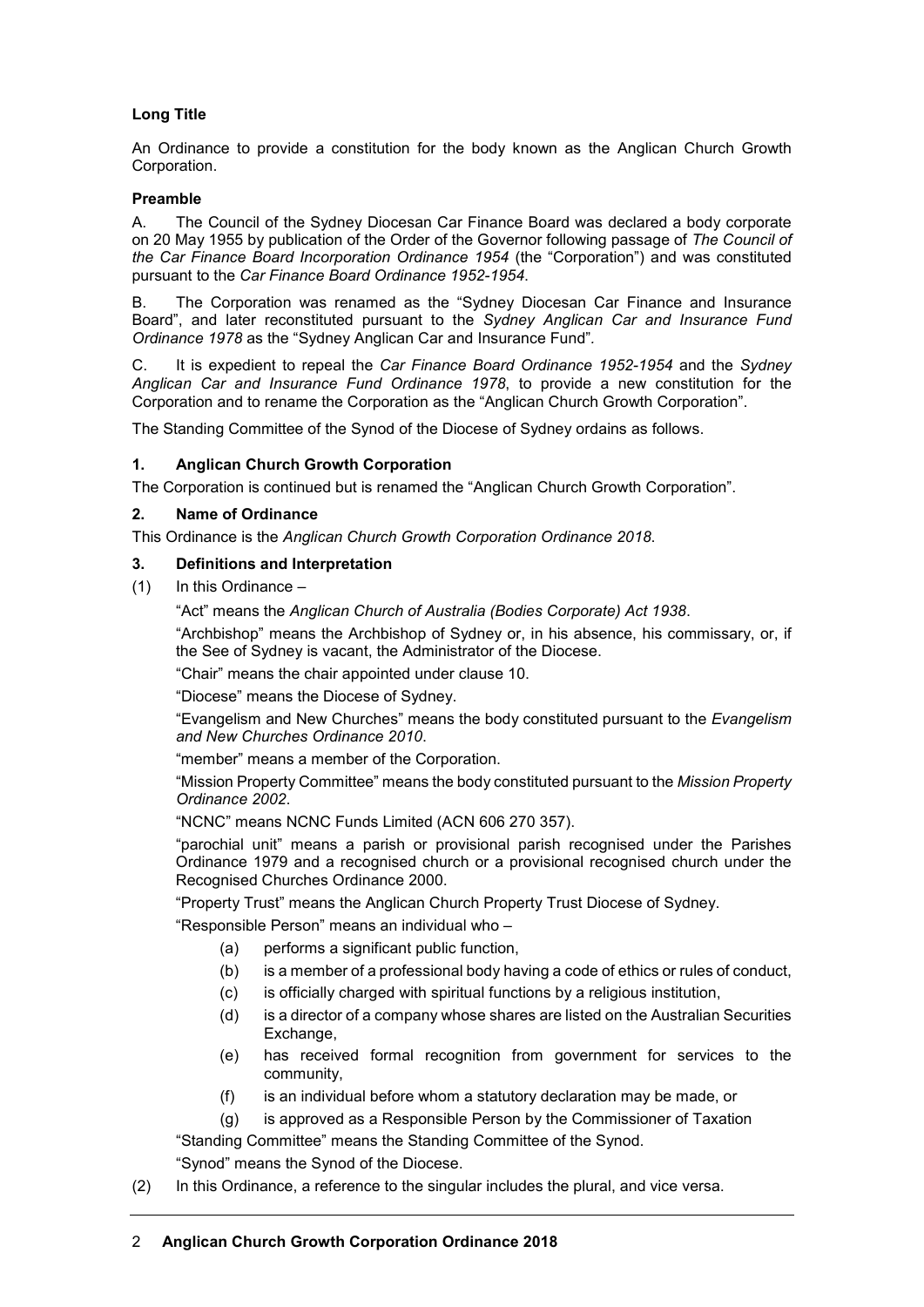# Part 2 – Purpose of the Corporation

# **4. Purpose**

The purpose of the Corporation is to further the work of the Anglican Church of Australia in the Diocese of Sydney by facilitating and assisting the effective use of property and other resources for promoting and proclaiming the gospel of the Lord Jesus Christ by undertaking the functions, and exercising the powers, set out in this Ordinance.

Part 3 – Membership of the Corporation

# **5. Membership of the Corporation**

(1) The Corporation is to consist of –

- (a) the chair of Evangelism and New Churches (or a person nominated by the chair),
- (b) at least five and no more than seven persons elected by the Standing Committee, and
- (c) four members appointed by the Archbishop.

(2) At least two of the members appointed under clause  $5(1)(b)$  are to be members of the clergy licensed in the Diocese of Sydney with at least a three-year theological degree from Moore Theological College or another college that is endorsed by the Archbishop for the purposes of this clause.

(3) If the members of the Corporation are the ex-officio directors of a company that is trustee of a public ancillary fund or endorsed to operate a deductible gift recipient fund, a majority of the members appointed under clause 5(1) must be Responsible Persons.

(4) A person is disqualified from being nominated, elected or appointed as, or otherwise being, a member if the person –

- (a) is an insolvent under administration, or
- (b) is of unsound mind or whose person or estate is liable to be dealt with in any way under any law relating to mental health, or
- (c) is disqualified from managing a corporation within the meaning of the *Corporations Act 2001*, or
- (d) is or has been at any time during the preceding 12 months disqualified from being a responsible person by the Commissioner of the Australian Charities and Not-forprofits Commission, or
- (e) has been convicted of a crime or an offence punishable by imprisonment for more than 12 months, or
- (f) is subject to an order or subsisting recommendation issued or recognised under an Ordinance of the Synod which prohibits them from holding the office of member, or
- (g) is an employee of the Corporation or the Sydney Diocesan Secretariat.

Every member must, upon being nominated, elected, appointed as, or otherwise becoming, a member, sign the "Statement of Personal Faith" set out in the Schedule and deliver it to the Chair (or the Diocesan Secretary, if no Chair has been appointed) within 28 days of the date of that person becoming a member. If a person fails to do so, the person is disqualified from being, and automatically ceases to be, a member.

(6) A person is not eligible to be re-elected or re-appointed as a member if such re-election or re-appointment would, in the ordinary course, result in that person being a member for a continuous period of 14 years or more. For the purposes of this clause, 2 or more periods of service as a member will be taken to be one continuous period of service unless they were separated by a continuous period of at least 12 months during which the person was not a member.

# **6. Duration of office of members**

(1) At the first meeting of the Standing Committee next following each ordinary session of each Synod each person who is a member appointed by the Archbishop is to retire from office if three years will otherwise elapse since they were last appointed by the Archbishop.

(2) At the first meeting of the Standing Committee next following each ordinary session of the Synod, each member who is a member elected by the Standing Committee is to retire from office if three years will otherwise elapse since they were last elected as a member by the Standing Committee.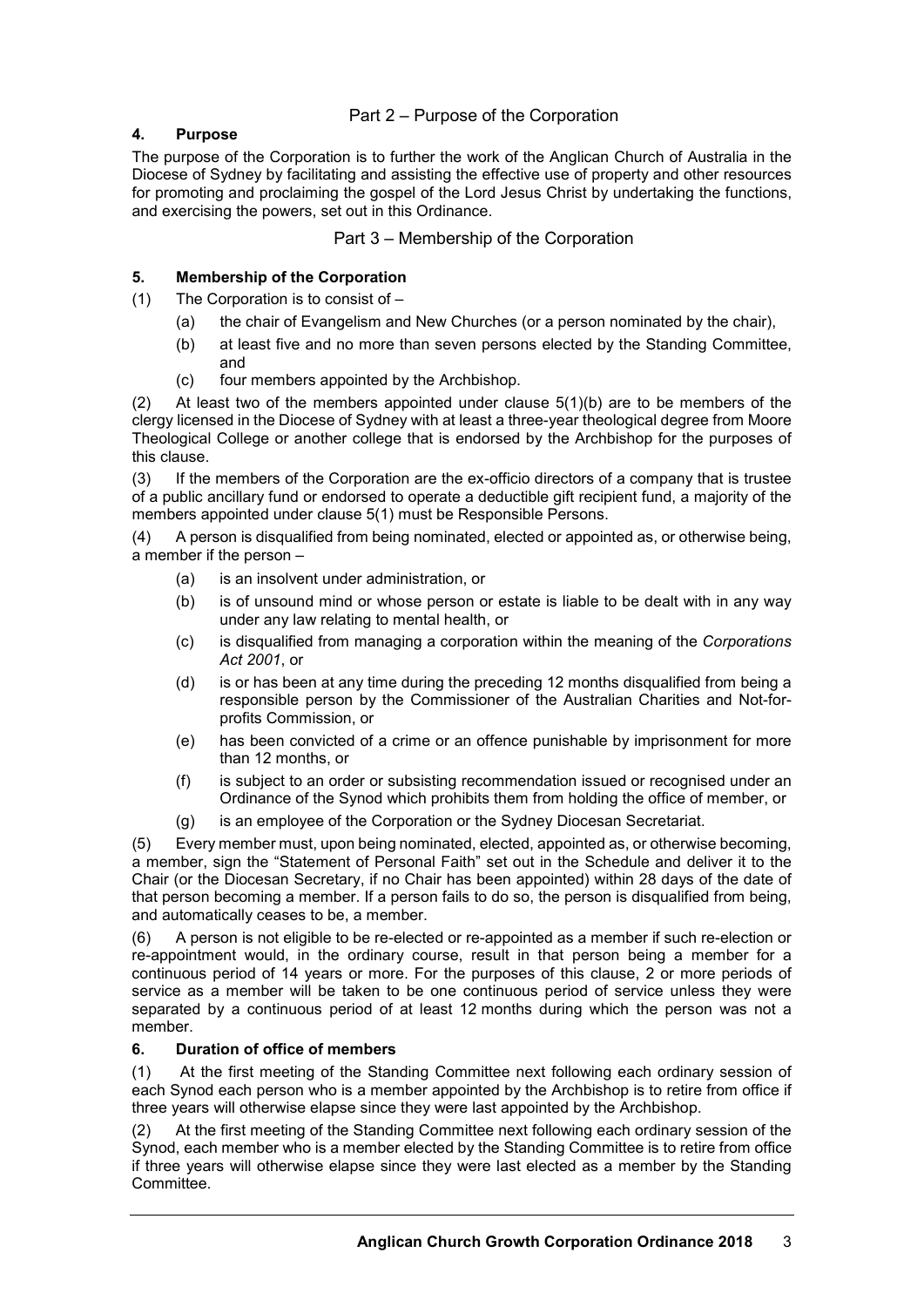(3) Subject to this Ordinance, a retiring member is eligible for re-election or re-appointment, and a retiring member remains a member until his or her successor is elected or appointed.

(4) No vacancy in the office of member affects the authority or powers of the Corporation and, subject to clauses 12 and 13, that authority and those powers may be exercised by the members holding office from time to time.

# **7. Casual vacancies in the office of member**

(1) A person also ceases to be a member if the person –

- (a) dies, or
- (b) resigns as a member by written notice to the Chair (or to the Diocesan Secretary if the resigning member is the Chair), and such resignation takes effect from the date of receipt of the notice by the Chair (or the Diocesan Secretary, as the case may be), or
- (c) becomes an insolvent under administration, or
- (d) becomes of unsound mind or becomes a person whose person or estate is liable to be dealt with in any way under any law relating to mental health, or
- (e) is disqualified from managing a corporation within the meaning of the *Corporations Act 2001*, or
- (f) is disqualified from being a responsible person by the Commissioner of the Australian Charities and Not-for-profits Commission, or
- (g) is convicted of a crime or an offence punishable by imprisonment for more than 12 months, or
- (h) is subject to an order or subsisting recommendation issued or recognised under an Ordinance of the Synod which prohibits them from holding the office of member or requires that they be removed from such office, or
- (i) is absent without the leave of the Corporation for three consecutive meetings of the Corporation and the Corporation resolves that the person's membership should cease, or
- (j) becomes an employee of the Corporation or the Sydney Diocesan Secretariat.

(2) A person who is a member elected by the Standing Committee also ceases to be a member if the Standing Committee so resolves. A person who is a member appointed by the Archbishop ceases to be a member if the Archbishop so determines. The Standing Committee and the Archbishop are not required to give reasons.

# **8. Filling of a casual vacancy in the office of member**

(1) A casual vacancy among the members elected by the Standing Committee may be filled by the Standing Committee.

(2) A casual vacancy in the office of the member appointed by the Archbishop may be filled by the Archbishop.

(3) A person elected or appointed to fill a casual vacancy is taken for the purposes of this Ordinance (other than clause 5(5)) to have been elected or appointed on the date that the person whose place they have taken was last elected or appointed.

#### **9. Members not to be remunerated**

(1) A member is not to be remunerated for their service as a member.

(2) Nothing in clause 9(1) prevents a member from being reimbursed for reasonable out of pocket expenses incurred in performing their duties as a member.

# Part 4 – Meetings of the Members

# **10. Chair**

(1) The members are to appoint one of their number to be chair for a term which ends on the first to occur of –

- (a) the date the Chair ceases to be a member,
- (b) the date (if any) specified in the resolution,
- (c) the 3rd anniversary of the resolution of appointment, and
- (d) the date on which the appointment is revoked by resolution of the members.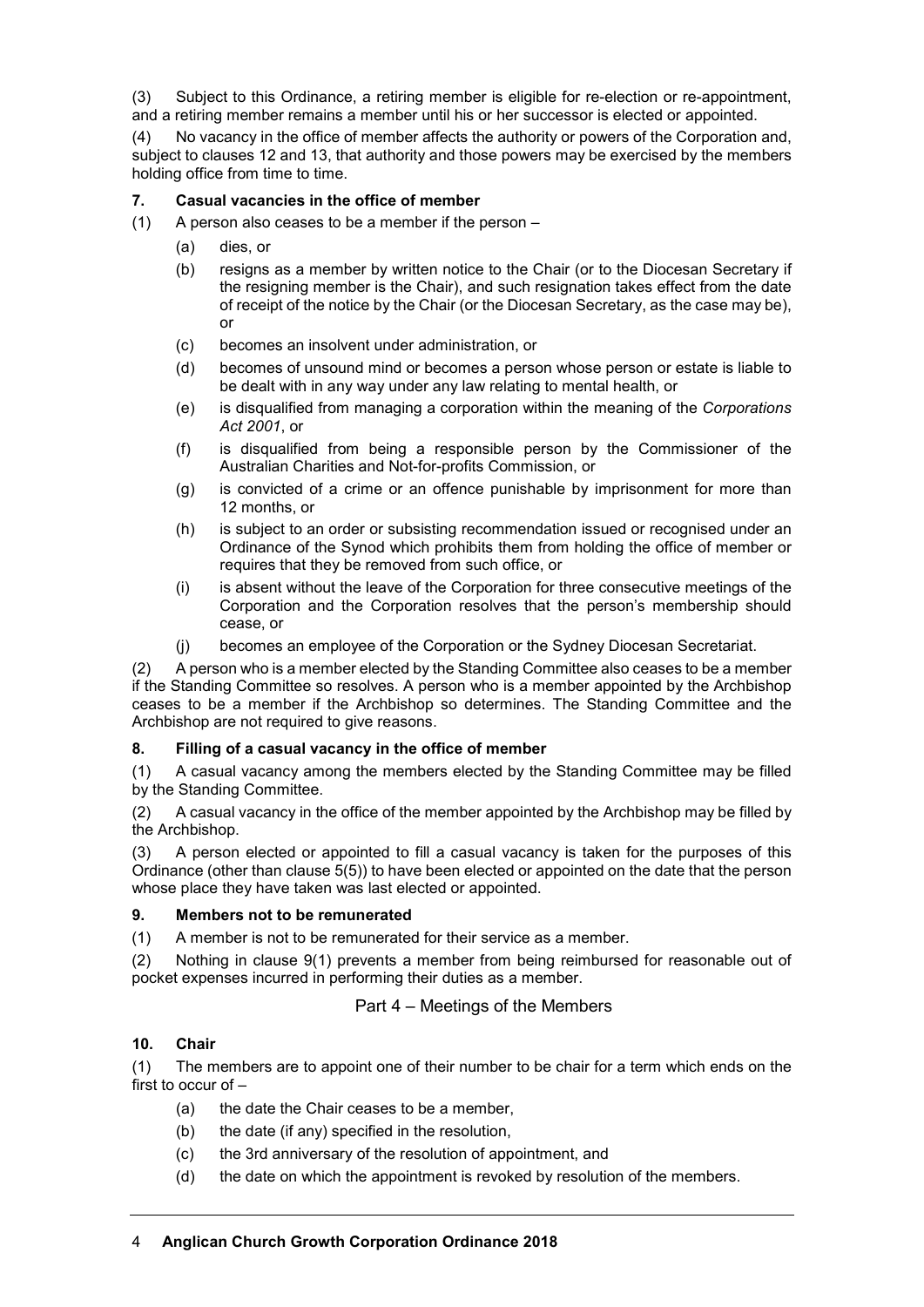(2) A member who retires as the Chair under subclauses  $10(1)(b)$ , (c) or (d) may be reappointed for a further term, except that a member is not eligible to be re-appointed as Chair if such re-appointment would result in that member being the Chair for a continuous period of 9 years or more. For the purposes of this clause, 2 or more periods of service as Chair will be taken to be one continuous period unless they were separated by a continuous period of at least 12 months during which the person was not the Chair.

# **11. Meetings of members**

- (1) The members are to meet at such times as they may determine.
- (2) In addition, a meeting of the members may be convened by  $-$ 
	- (a) the Chair, or
	- (b) any three members.

(3) A meeting of the members may be held by using any technology approved by the members. A member who is absent from the place of meeting may attend that meeting by using any technology approved by the members. All meetings conducted with the aid of technology under this clause are as valid and effective as if they had been conducted at a meeting at which those members were physically present.

(4) If the Chair is not present at a meeting or is unable or unwilling to chair the meeting, or part of a meeting, the members present may elect another member then present to chair that meeting or part of the meeting.

(5) At a meeting of the members, the Chair has a deliberative vote but does not have a casting vote.

(6) The members must cause minutes to be made of each meeting of the members which record –

- (a) the names of the members present,
- (b) the name of the person or names of the persons who chaired the meeting, or any part of the meeting,
- (c) all disclosures made by a member of any actual, potential or perceived conflicts of interest, and
- (d) all resolutions of the members passed at the meeting or taken to have been passed at a meeting.

(7) The minutes of each meeting are to be signed by the chair of that meeting, or by the chair of the next meeting of the members.

(8) Subject to this Ordinance, the members may regulate the proceedings of their meetings in such manner as they determine.

# **12. Quorum**

A quorum for a meeting of the members is the greater of –

- (a) five members, and
- (b) one half of the number of Members holding office from time to time (with fractions rounded up to the nearest whole number).

# **13. Decisions of the members**

(1) Usually, the members will make decisions by resolution passed at a meeting of the members.

- (2) A resolution of the Corporation will be passed without a meeting if  $-$ 
	- (a) a copy of the proposed resolution is sent to all members at the request of the Chair (other than members who, at that time, have leave of absence) and a reasonable timeframe within which members may indicate their support for or objection to the proposed resolution being passed is specified,
	- (b) at least 75% of members indicate within the specified timeframe that they support the proposed resolution being passed, and
	- (c) no member objects within the specified timeframe either to the proposed resolution being passed or the proposed resolution being passed without a meeting.

# **14. President**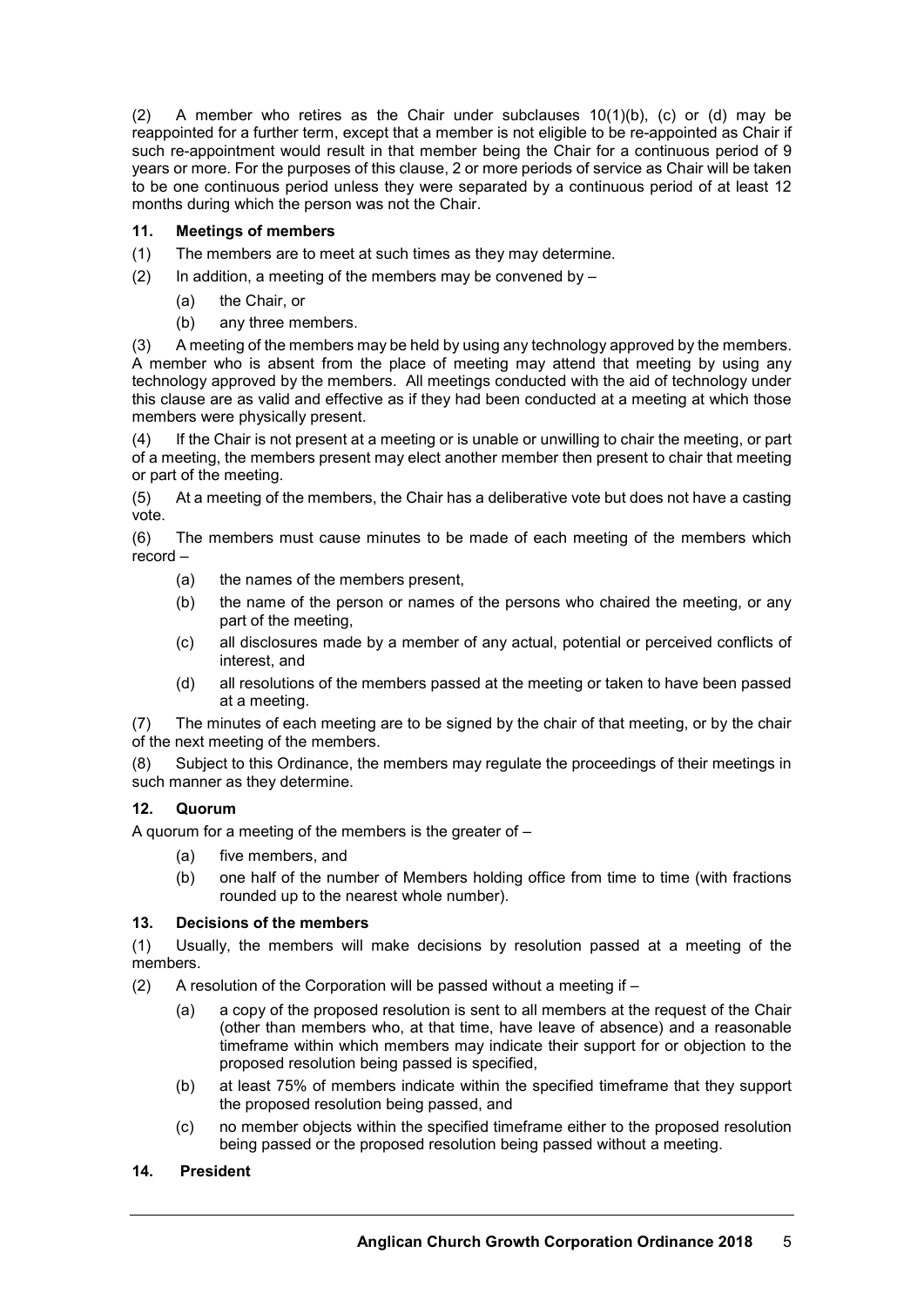(1) The Archbishop is President of the Corporation.

(2) The President may attend any meeting of the Corporation and may address the Corporation on any pastoral or policy issue concerning the Anglican Church of Australia as it applies to the Corporation.

(3) The President is entitled, upon request, to receive the board papers for any meeting of the Corporation.

(4) The President is not a member of the Corporation, and so is not entitled to vote on any question or proposal being considered by the Corporation.

# **15. Common Seal**

(1) The common seal of the Corporation is not to be affixed to a document except with the authority of a resolution of the members.

(2) The affixing of the common seal is to be witnessed by two members.

Part 5 – Function and Powers of the Corporation

# **16. Function of the Corporation**

(1) Subject to the terms of this Ordinance, the function of the Corporation is to develop strategy and policy, provide advice and assist in the provision of resources for ministry growth initiatives involving the acquisition or development of real property or the proposed acquisition or development of real property ("property initiatives") in greenfield and existing urban areas including by –

- (a) setting and reviewing strategy and policies, and assisting in providing appropriate resources, for the Mission Property Committee,
- (b) promoting and enabling strategic cooperation between the Mission Property Committee, NCNC and Evangelism and New Churches in relation to property initiatives,
- (c) facilitating communication about potential property initiatives among those organisations, relevant parishes and the relevant Regional Bishop, and other diocesan organisations,
- (d) providing an early point of reference for parishes seeking to pursue property initiatives,
- (e) providing advice to parishes in respect to strategy and fundraising related to property initiatives,
- (f) coordinating the provision of people, property and financial resources in relation to property initiatives,
- (g) facilitating constructive relationships between all involved in a particular property initiative,
- (h) such other activities as the Corporation may from time to time determine to facilitate property initiatives, and
- (i) such other things as are incidental and conducive to the attainment of these functions.

# **17. Powers of the Corporation**

(1) Subject to this Ordinance and the terms of the trusts on which any property is held, the Corporation has the powers necessary to enable it to perform its functions.

(2) The Corporation may only exercise its functions and powers with respect to the acquisition or development of real property held on trust for the purposes of a parochial unit or a diocesan organisation (including without limitation by setting and reviewing strategy and policies for the Mission Property Committee which impacts such property) with the written consent of the Regional Bishop and a majority of the members of the parish council of the parochial unit, or the council of the diocesan organisation, as the case may be.

(3) The Corporation may, from time to time, by resolution, determine or set strategies and policies in respect of the acquisition or development of real property or the proposed acquisition or development of real property and the Mission Property Committee must comply with those strategies and policies in the performance of its powers and functions.

(4) Nothing in this Ordinance limits the obligations, powers and discretions of the NCNC as trustee of any public ancillary fund or any fund that has deductible gift recipient status which apply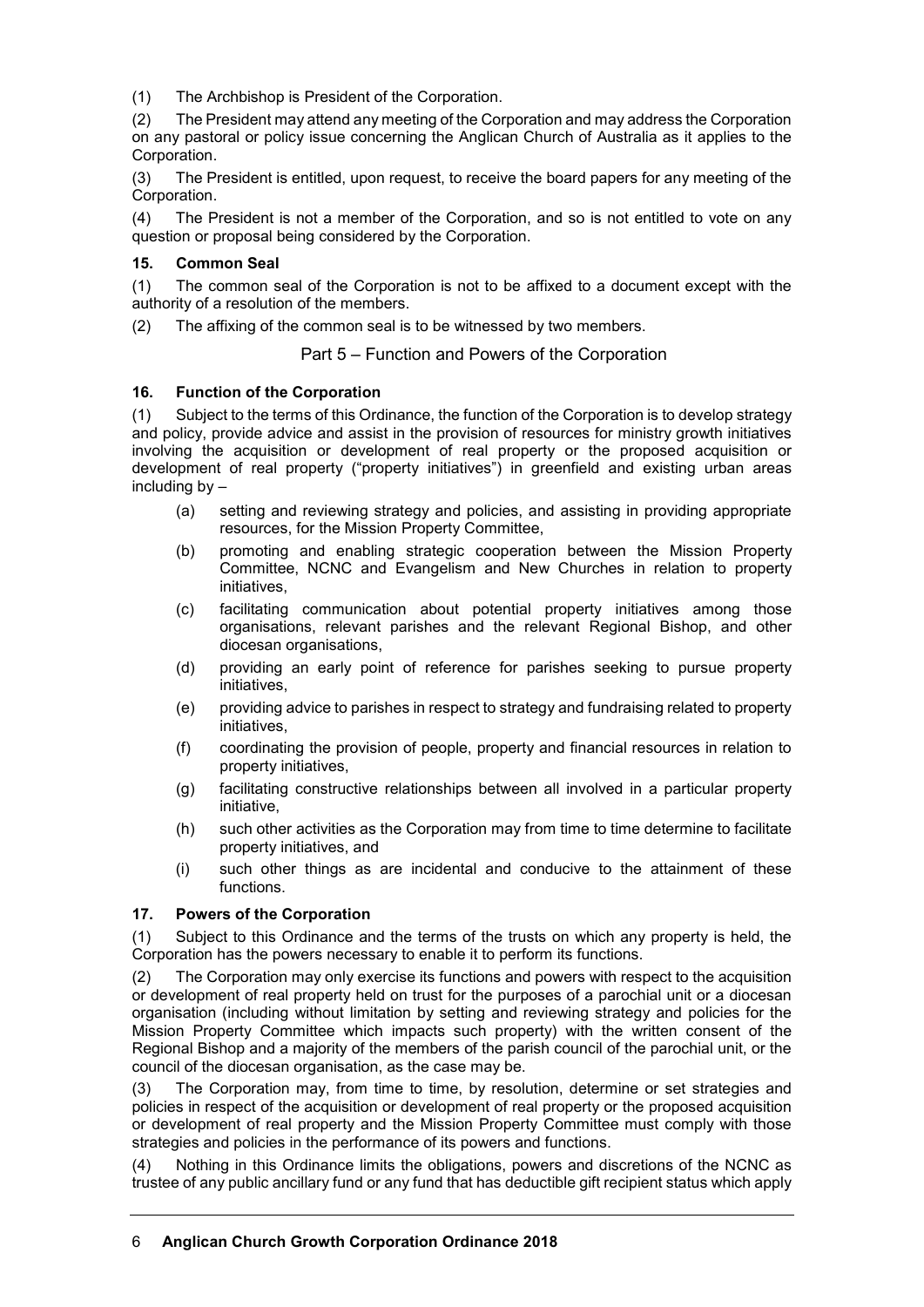under, or operate pursuant to, law.

# **17A. Further powers in relation to collaborative property initiatives**

 $(1)$  In this clause –

"collaboration agreement" has the meaning given by clause 17A(2)(a).

"costs" means all costs and expenses incurred in relation to undertaking the collaboration agreement and the property initiatives, but does not include –

- (a) the internal costs and expenses of a diocesan entity, including the staff costs of all diocesan entities, the Standing Committee or the Property Trust, and
- (b) the costs and expenses of the Corporation performing its obligations under an agreement with a development partner.

"diocesan entity" means an entity or officer of the Diocese.

"development partner" means an entity approved by the Standing Committee for a property initiative, or a class of property initiatives, on the recommendation of the Growth Corporation.

"development management agreement" has the meaning given by clause 17A(2)(b).

"property initiative" means a development or proposed development of real property held on trust for the purposes of a parochial unit which is undertaken through the exercise of the powers and functions of the Corporation under clause 17(2), and includes any acquisition or proposed acquisition of real property as part of that development or proposed development.

"relevant agreements" means the collaboration agreement and development management agreements together.

- (2) Subject to subclauses (3) and (4), the Corporation is authorised to enter into
	- (a) an agreement (the "collaboration agreement") with the development partner on such terms and conditions as are approved by the Corporation for the purposes of –
		- (i) ascertaining the feasibility of property initiatives, and
		- (ii) establishing a framework
			- (A) to undertake the development or acquisition of any real property, and
			- (B) to promote ordinances to the Standing Committee,
				- necessary to undertake those property initiatives which are ascertained to be feasible, and
	- (b) any agreement contemplated by the collaboration agreement which is necessary to undertake a property initiative (a "development management agreement").

(3) The relevant agreements must include terms in a form approved by the Standing Committee by which the development partner agrees to  $-$ 

- (a) meet all costs, and
- (b) indemnify diocesan entities, associated with a property initiative, against loss suffered or a claim made in relation to the property initiative.

(4) Any terms in a relevant agreement in relation to the development partner's obligations under subclause (3), including terms by which the development partner is entitled to recover the costs, must give proper regard to the obligations that the development partner is reasonably responsible for in connection with the property initiatives and be in a form approved by the Standing Committee.

(5) The Corporation is responsible to each associated diocesan entity for the management of the property initiatives and for this purpose must, on the request of a diocesan entity supported by reasonable evidence of loss incurred or claim made in relation to a property initiative, undertake best endeavours to enforce the indemnity referred to in subclause (3)(b) for the benefit of that diocesan entity.

(6) Any unfunded liability incurred by the Corporation under the relevant agreements arising from a failure by a parochial unit to meet its obligations under the terms of a consent given under clause 17(2) will be met from funds under the control of the Synod on application by the Corporation to the Standing Committee.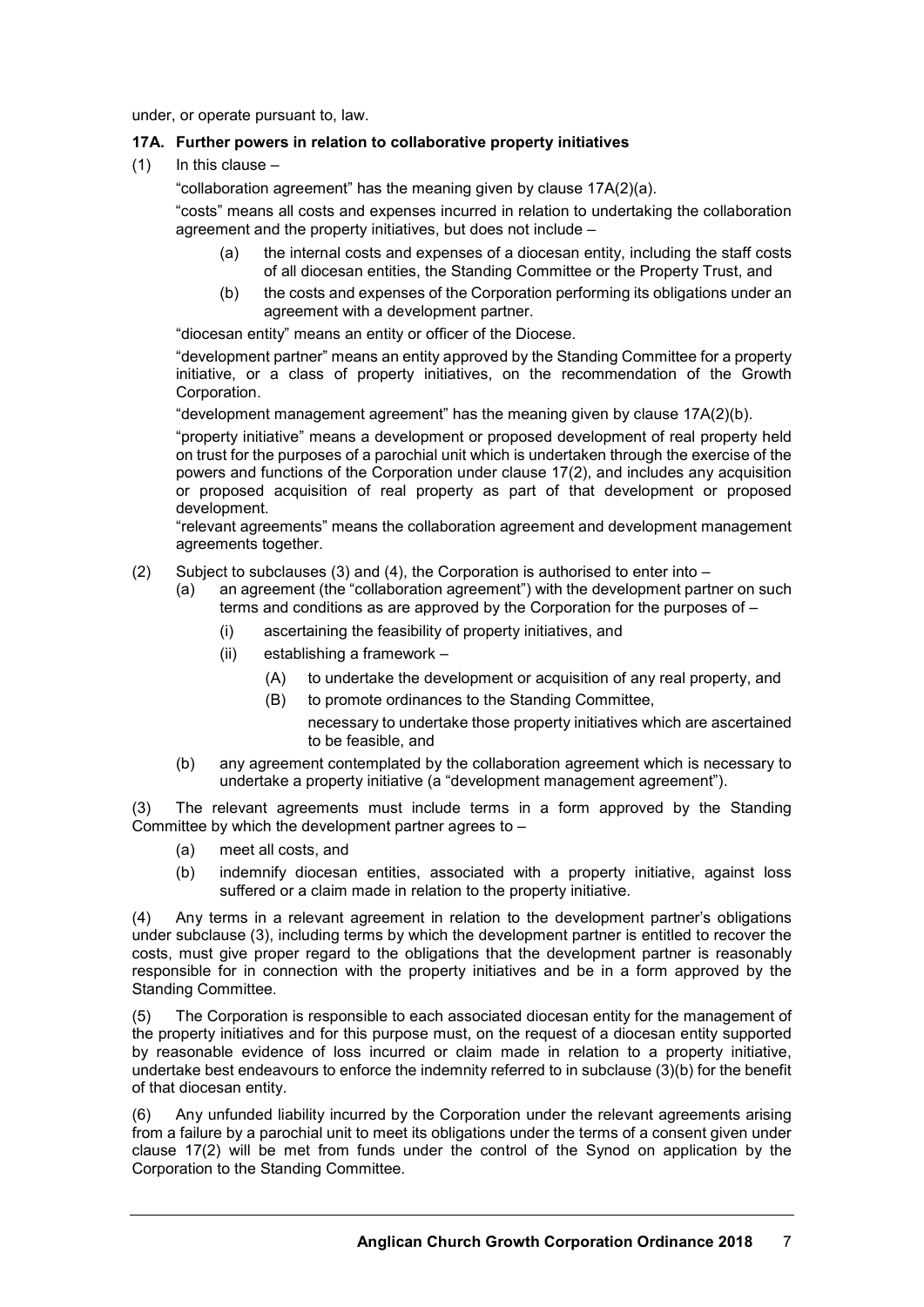- (7) For the avoidance of doubt
	- (a) the Property Trust bears no responsibility for a property initiative except to the extent necessary to comply with a direction given under clause 12(3) of the *Mission Property Ordinance 2002* as modified by subclause (8), and
	- (b) a diocesan entity, including the parish, has no recourse to the Property Trust to meet any loss suffered or claim made in relation to a property initiative.
- (8) For the purposes of implementing a property initiative
	- (a) the functions and powers of the Mission Property Committee under the *Mission Property Ordinance 2002* are to be exercised instead by the Corporation, and responsibility for the exercise of such functions and powers is to be assumed by the Corporation, and
	- (b) , clause 12(3) of the *Mission Property Ordinance 2002* is taken to be replaced with the following –

"(3) The Property Trust is not required to comply with a direction under subclauses 9(1), 9A(1) or 9B if compliance with the direction will cause the Property Trust to be in breach of trust, contract or any other legal requirement to which the Property Trust is subject."

# **18. Delegation**

(1) The Corporation may delegate any of its powers (other than approving the affixing of the common seal of the Corporation) to a committee or committees and such other persons, as the Corporation thinks fit.

(2) A committee or person to which any powers have been delegated under this clause must exercise those powers in accordance with any directions or protocols of the Corporation. A power so exercised is taken to have been exercised by the Corporation.

#### **19. Executive Director**

(1) The Corporation may appoint an Executive Director (who is to report directly to the Corporation) for such period, for such remuneration and on such terms as the Corporation may resolve and, subject to those terms and the law, may revoke such appointment.

(2) Prior to the beginning of the selection process for a new Executive Director, the Chair is to inform the Archbishop of the process and the Archbishop, or a Regional Bishop nominated by him, is to be invited to be a part of the interview process, and the Archbishop is to be informed of the names on the final list prior to any offer being made for the position.

(3) A person is not eligible to be appointed as the Executive Director unless he or she has first given the Chair a signed copy of the Statement of Personal Faith set out in the Schedule.

(4) The Executive Director is responsible to the Corporation for the implementation of the strategy, policies and decisions of the Corporation and for the general administration and daily operation of the Corporation.

- (5) The Corporation may
	- (a) give the Executive Director powers, discretions and duties,
	- (b) withdraw, suspend or vary any of the powers, discretions and duties given to the Executive Director, and
	- (c) authorise the Executive Director to delegate any of the powers, discretions and duties given to the Executive Director.

#### **20. Duties of members**

Each member must –

- (a) in performing their functions exercise the care and diligence that a reasonable individual would exercise as a member,
- (b) act in good faith in the best interests of the Corporation and to further the purpose of the Corporation, and
- (c) not misuse their position as a member,
- (d) not misuse information obtained in the performance of their duties as a member,
- (e) promptly disclose at a meeting of members, any actual or potential conflict of interest they have as a member and any circumstances which might reasonably be perceived as a conflict of interest,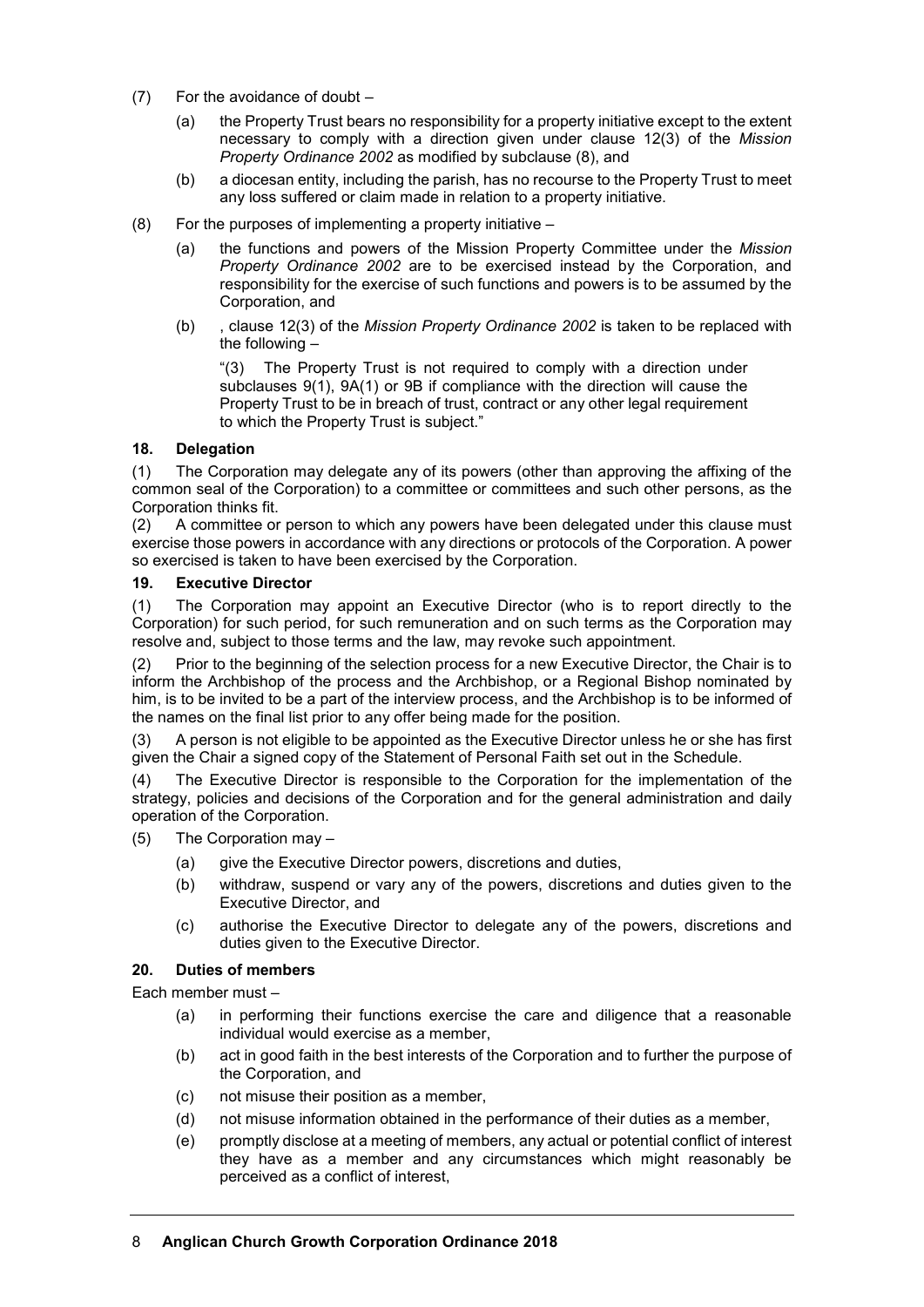- (f) not participate in discussions, or vote on any matter, in which an actual, potential or perceived conflict of interest arises without the approval of the other members, and
- (g) manage the financial affairs of the Corporation in a responsible manner.

# **21. Liabilities of the Corporation**

(1) The Corporation remains and continues to be solely responsible for all liabilities incurred by it or on its behalf.

(2) The members are not to represent to any person or corporation that the Archbishop, the Synod or the Standing Committee or any person or corporation holding church trust property for the Anglican Church of Australia in the Diocese or any other corporation incorporated under the Act will or may meet or discharge all or any part of any liability which have been or may or will be incurred wholly or partly by or on behalf of the Corporation.

(3) The Corporation is not to execute or deliver any mortgage, charge, debenture, guarantee, indemnity or promissory note or bill of exchange or other negotiable instrument (other than a cheque) drawn on the Corporation's bank unless the following clause, or a clause to that effect, is included therein without qualification.

"Notwithstanding anything contained herein to the contrary, each of the parties hereto acknowledges and agrees that the Anglican Church Growth Corporation is not liable to any other party hereto for any amount whatsoever (whether by virtue of any express or implied obligation) beyond such amount (if any) as the Anglican Church Growth Corporation may be able to pay to that party in the event of the Anglican Church Growth Corporation being wound up."

# Part 6 – General

# **22. Records, Auditor and Reports**

The Corporation is to comply with the *Accounts, Audits & Annual Reports Ordinance 1995*.

# **23. Reporting to Standing Committee**

The Corporation must –

- (a) provide to the Standing Committee a copy of any resolution referred to in clause 17(3) determining or setting strategies and policies in respect of the acquisition or development of real property or the proposed acquisition or development of real property,
- (b) provide to the Standing Committee any information as to the affairs of the Corporations which it may be requested to provide by a resolution of the Standing Committee, and
- (c) at least every three months report to the Standing Committee in respect to the pursuit of its purposes and functions including an itemised list of properties acquired or being developed under the powers in Clause 17.

# **24. Indemnity**

(1) To the extent permitted by law, the Corporation is to indemnify each person who is, or has been, a member against any liability which results directly or indirectly from facts or circumstances relating to the person serving or having served as a member –

- (a) to another person (other than the Corporation) which does not arise out of conduct involving a lack of good faith, or
- (b) for costs and expenses incurred by that person
	- (i) in defending proceedings, whether civil or criminal, in which judgement is given in favour of that person or in which that person is acquitted, or
	- (ii) in connection with an application, in relation to those proceedings, in which the court grants relief to that person under the *Corporations Act 2001* or the *Australian Charities and Not-for-Profits Commission Act 2012*.

(2) The Corporation need not indemnify a person under clause 24(1) for a liability to the extent that the person receives a payment for that liability under a contract of insurance or under any other ordinance.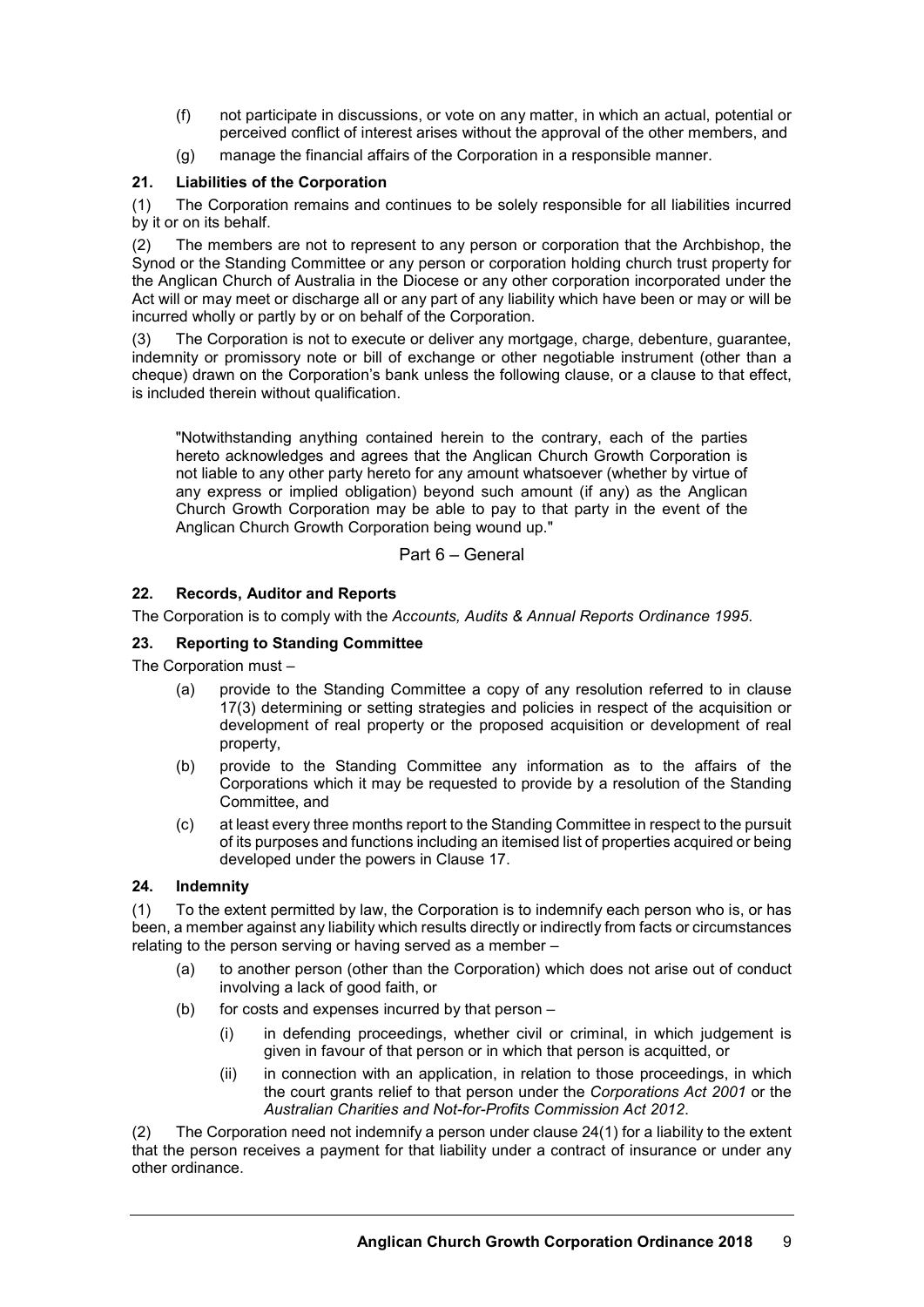(3) To the extent permitted by law, the Corporation may pay, or agree to pay, a premium for a contract insuring a person who is, or has been, a member against any liability which results directly or indirectly from facts or circumstances relating to the person serving, or having served, in that capacity except where the liability (not being a liability for costs and expenses in defending proceedings, whether civil or criminal and whatever their outcome) arises out of conduct involving –

- (a) a wilful breach of duty to the Corporation,
- (b) the improper use of information by the person, acquired by virtue of the person being, or having been, a member to gain an advantage for that person or another person or to cause detriment to the Corporation, or
- (c) the improper use of the person's position as a member to gain an advantage for himself or herself or for any other person or to cause detriment to the Corporation.

(4) To the extent permitted by law, the Corporation may pay, or agree to pay, a premium for a contract insuring a person who is, or has been, a member against any liability which results directly or indirectly from facts or circumstances relating to that person serving, or having served, in that capacity in respect of costs and expenses in defending proceedings, whether civil or criminal and whatever their outcome.

# **25. Not-for-profit status and dissolution of the Corporation**

(1) The property of the Corporation is church trust property within the meaning of the *Anglican Church of Australia Trust Property Act 1917* and therefore must not, as a matter of law, be distributed for the private benefit of individuals either during the operation of the Corporation or on its winding-up or dissolution.

(2) If the Corporation is wound up or dissolved its remaining property, after satisfaction of all its liabilities, must be applied for such purposes of the Diocese as the Synod may determine.

# Part 7 – Amendment and Repeal

#### **26. Amendment and assurance**

(1) Clause 5 of the *Sydney Church of England Finance and Loans Board (Provision of Capital) Ordinance 2005* is amended by inserting the matter "in relation to an event occurring prior to the date of commencement of the Anglican Church Growth Corporation Ordinance 2018" after the words "Car Fund".

(2) Notwithstanding any other provision of this Ordinance, the Standing Committee is required to exercise its powers in respect to church trust property to ensure the Corporation has funds available to meet all of its financial obligations in relation to an event occurring prior to the date of commencement of the Anglican Church Growth Corporation Ordinance 2018.

# **27. Repeal**

The *Car Finance Board Ordinance 1952-1954* and the *Sydney Anglican Car and Insurance Fund Ordinance 1978 are repealed,* without invalidating anything validly done under, or pursuant, to those ordinances prior to the date of commencement of this Ordinance.

# Schedule – Statement of Personal Faith

1. I believe and hold to the truth of the Christian faith as set forth in the Nicene Creed, as well as the Apostles' Creed as set out below –

> *I believe in God, the Father Almighty, maker of heaven and earth; and in Jesus Christ, his only Son our Lord, who was conceived by the Holy Spirit, born of the virgin Mary, suffered under Pontius Pilate, was crucified, dead, and buried. He descended into hell. The third day he rose again from the dead He ascended into heaven, and is seated at the right hand of God the Father almighty; from there he shall come to judge the living and the dead.*